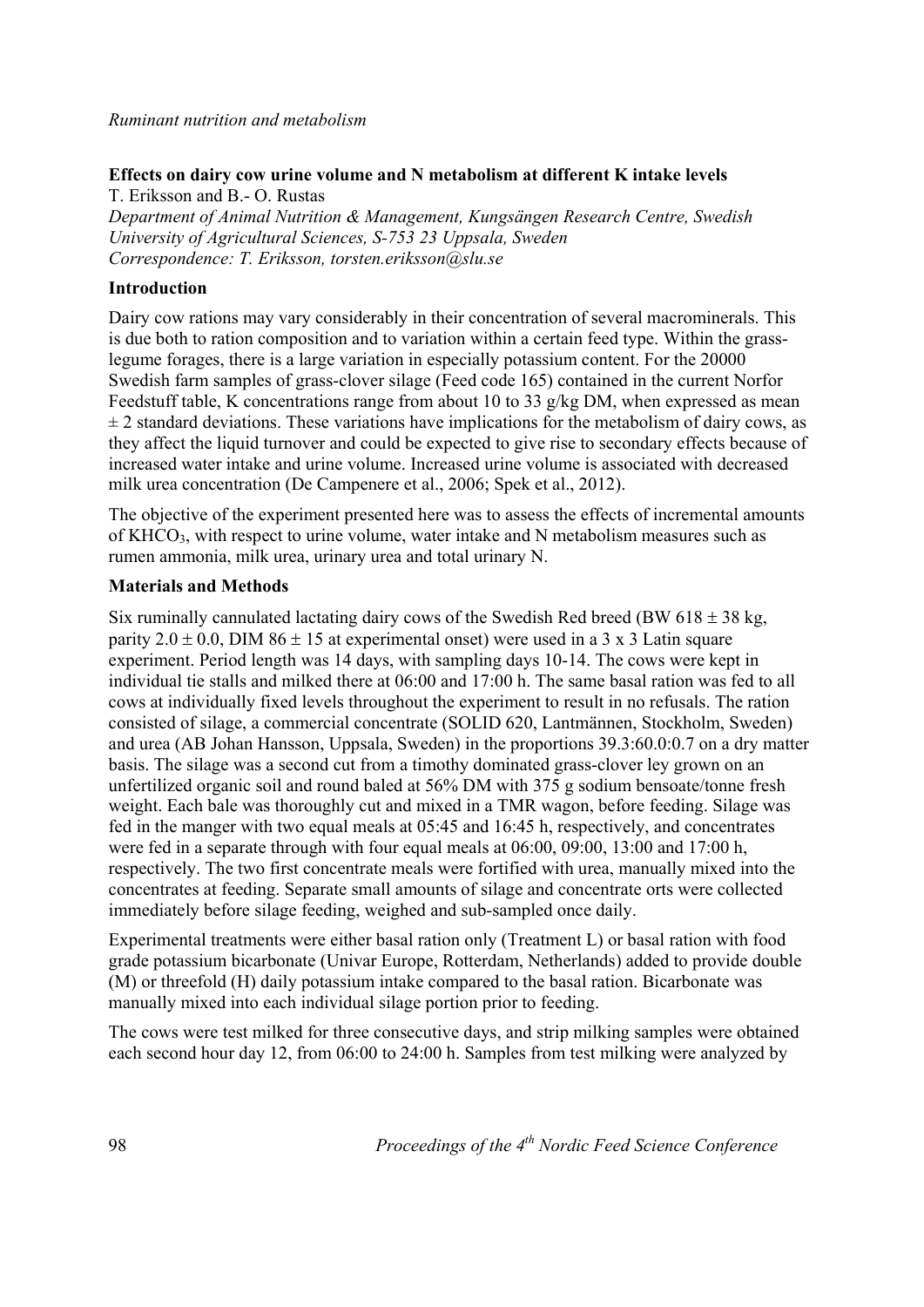standard infrared methods for fat, protein, lactose and DM. Test milking samples as well as strip milking samples were also analyzed colorimetrically for urea by a standard diacetyl-monoxime procedure (Technicon, 1974). All further analyzes on the different sample categories collected were performed by the standard wet chemistry methods described by Eriksson et al. (2012) if not stated otherwise. Fecal spot samples were obtained twice daily during four days for analysis of acid insoluble ash (AIA). Quantitative urine collection was performed for three days and samples were analysed for urea, creatinine and Kjeldahl N. Ruminal liquid samples obtained at 19 different hours during four days were analyzed for pH, NH<sub>3</sub>-N,  $\alpha$ -amino-N and volatile fatty acids (VFA). Further, feeds and fecal samples were analyzed for DM, ash, NDF, Kjeldahl N and soluble N (feeds only). Feeds, refusals, feces and urine samples were analyzed for mineral elements by inductively coupled plasma-atomic emission spectroscopy (Spectro flame, SPECTRO Analytical Instruments, Kleve, Germany) after digestion with nitric acid.

Data were analyzed with Procedure Mixed of SAS 9.2 (SAS Institute Inc., Cary, NC, USA) with treatment as fixed factor and cow and period as random factors after initial tests for effects from previous treatment and interactions. Results are presented as least square means with single degree of freedom linear and quadratic contrasts. Probabilities for different least square means when reported are Tukey adjusted. Time series data were analyzed by a similar Procedure Mixed model that included time and the interaction time  $\times$  treatment.

## **Results and Discussion**

Intake of basal ration and of all constituents except for K was the same for all treatments in spite of some refusals (Table 1). Digestibility of DM, OM and NDF increased with K intake, which most likely could be attributed to the ruminal buffering from KHCO3. Apparent digestibility of K increased, consistent with previous findings of a negative intecept for K digestibility (Fisher et al., 1994; Bannink et al, 1999). Ruminal pH increased linearly with  $KHCO<sub>3</sub>$  addition, accompanied by a shift from propionate to acetate in rumen VFA pattern. All shifts in VFA pattern occurred between treatments L and M, whereas the numerical pH increase continued also in treatment H. Ruminal NH<sub>3</sub>-N concentration decreased linearly but  $\alpha$ -amino-N levels were unaffected by K level.

Milk production and concentrations of milk components were not affected by treatment except for a linear decrease in milk urea concentration (Table 2). The magnitude of the decrease in milk urea concentration was 0.7 m*M*, similar to what Spek et al. (2012) found for increasing dietary Na content. Milk urea concentration was almost identical for the two experiments when plotted against the sum of daily K and Na intake on a molar basis (Figure 1). This was probably to a large extent due to very similar N intakes and production levels. However, the reduction in milk urea concentration was considerably less than the 1.4 m*M* that De Campenere et al. (2006) reported. Their experiments compared maize and ryegrass silages, respectively, and the outcome may have been influenced by factors other than ration mineral content. Morning diurnal milk urea pattern relative to feeding (Figure 2) was similar to Gustafsson and Palmquist (1993), with urea peaks about four hours post feeding. The same peak levels were not reached in the afternoon. This may, at least partially, be explained by silage, urea and concentrates being fed in the first morning meal, whereas the first afternoon meal was without silage and, hence, provided less total N.

*Proceedings of the 4<sup>th</sup> Nordic Feed Science Conference* 99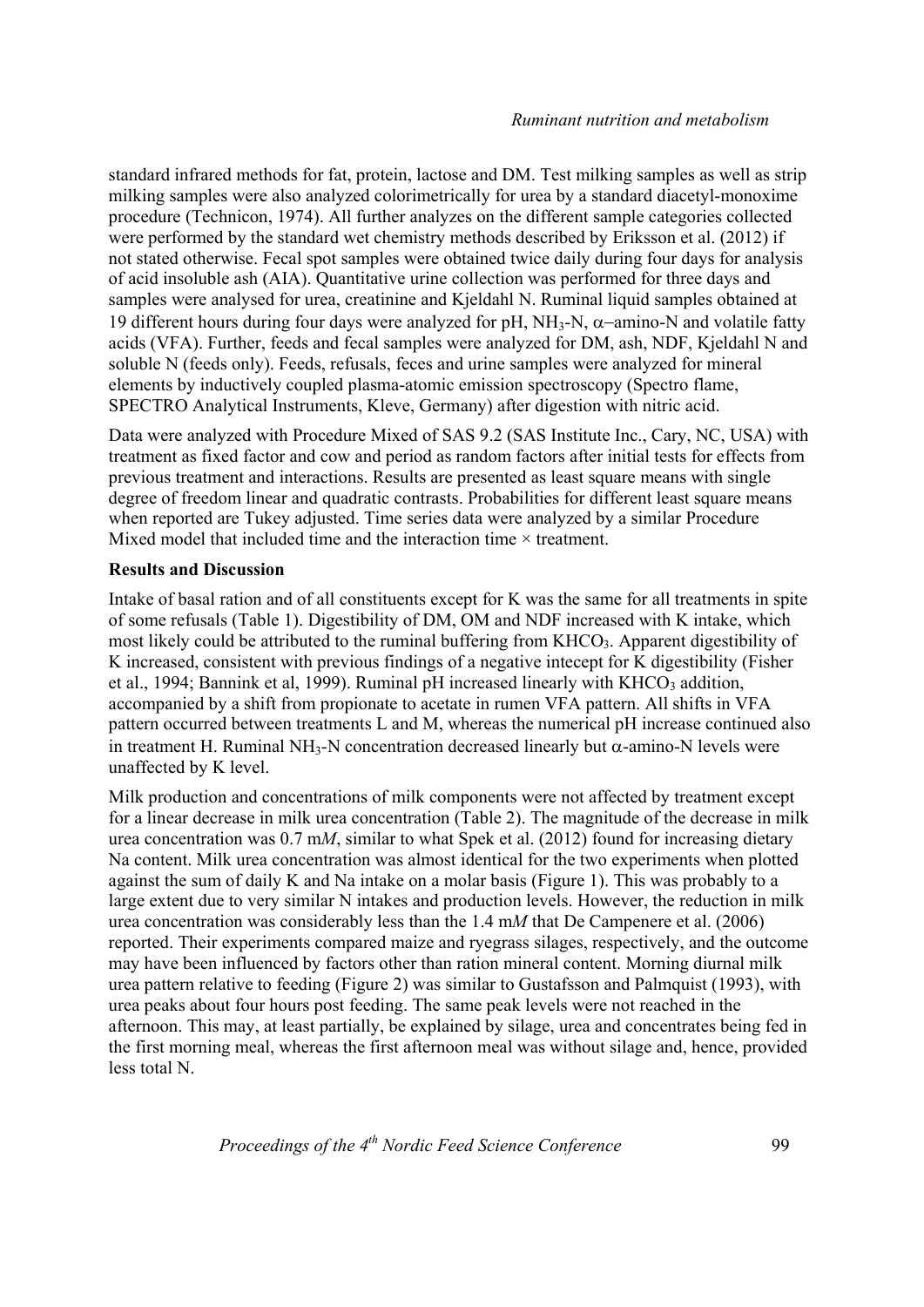### *Ruminant nutrition and metabolism*

There was a large linear effect on drinking water intake and urinary output with increased K intake (Table 2), similar to the experiment with KCl addition by Fisher et al. (1994). The slope for urinary output (kg/d) against K intake (g/d) was 0.058, the same coefficient that Bannink et al. (1999) reported and close to the 0.053 previously obtained for Swedish growing cattle and dairy cows (Eriksson, 2011). The correlation between K intake and urinary output has been ascribed to the maintenance of plasma or urinary osmolality (Bannink et al., 1999; Kume et al., 2008). Kume et al. (2008) showed that urinary K concentration increased with K intake to an asymptote of about 13 g/L. Above this level, urinary K excretion would occur entirely by increased urine volume. Treatment L in the current experiment had lowest urinary K concentration  $(P = 0.01)$ , while the other treatments appeared to have reached the asymptotic level for urinary K concentration. The range of urinary K concentration within a dietary K level narrowed down with increasing K intake, so that the between cow standard deviation was 1.6, 1.0 and 0.5 g/kg for treatments L, M and H, respectively.

|                          | K level          |        |       |            | P for contrast |           |
|--------------------------|------------------|--------|-------|------------|----------------|-----------|
|                          | Low              | Medium | High  | <b>SED</b> | Linear         | Quadratic |
| Intake                   |                  |        |       |            |                |           |
| Basal ration, kg DM/d    | 20.2             | 20.3   | 20.2  | 0.13       | 0.84           | 0.45      |
| KHCO <sub>3</sub> , g/d  | $\boldsymbol{0}$ | 616    | 1142  | 63         |                |           |
| Total DMI, kg/d          | 20.2             | 20.9   | 21.3  | 0.18       | < 0.001        | 0.17      |
| N, g/d                   | 533              | 535    | 532   | 2.9        | 0.85           | 0.25      |
| Soluble N, g/d           | 165              | 167    | 165   | 1.75       | 0.80           | 0.22      |
| NDF, $g/d$               | 7103             | 7121   | 7060  | 73.5       | 0.59           | 0.59      |
| K, g/d                   | 240              | 483    | 686   | 27.5       |                |           |
| Na, $g/d$                | 29.9             | 30.1   | 30.1  | 0.1        | 0.06           | 0.39      |
| Digestibility            |                  |        |       |            |                |           |
| DM                       | 0.71             | 0.73   | 0.74  | 0.003      | < 0.001        | 0.10      |
| OM                       | 0.72             | 0.73   | 0.74  | 0.003      | < 0.001        | 0.25      |
| <b>NDF</b>               | 0.59             | 0.62   | 0.64  | 0.010      | < 0.001        | 0.16      |
| N                        | 0.71             | 0.71   | 0.71  | 0.001      | 0.85           | 0.41      |
| K                        | 0.89             | 0.93   | 0.95  | 0.009      | < 0.001        | 0.14      |
| Rumen liquid values      |                  |        |       |            |                |           |
| pH                       | 5.93             | 6.04   | 6.11  | 0.06       | 0.01           | 0.41      |
| VFA, mM                  | 121.5            | 120.3  | 119.9 | 2.73       | 0.55           | 0.83      |
| Acetate proportion       | 0.649            | 0.672  | 0.672 | 0.009      | 0.04           | 0.13      |
| Propionate proportion    | 0.204            | 0.176  | 0.178 | 0.012      | 0.06           | 0.14      |
| Butyrate proportion      | 0.112            | 0.114  | 0.114 | 0.005      | 0.63           | 0.76      |
| $NH_3-N$ , mg/dL         | 6.65             | 6.51   | 5.84  | 0.35       | 0.05           | 0.55      |
| $\alpha$ -amino-N, mg/dL | 5.87             | 6.10   | 6.22  | 0.30       | 0.26           | 0.74      |

**Table 1** Intake, digestibility and rumen liquid characteristics for mid lactating cows fed incremental amounts of  $KHCO<sub>3</sub>$  on top of a common basal ration

100 *Proceedings of the 4th Nordic Feed Science Conference*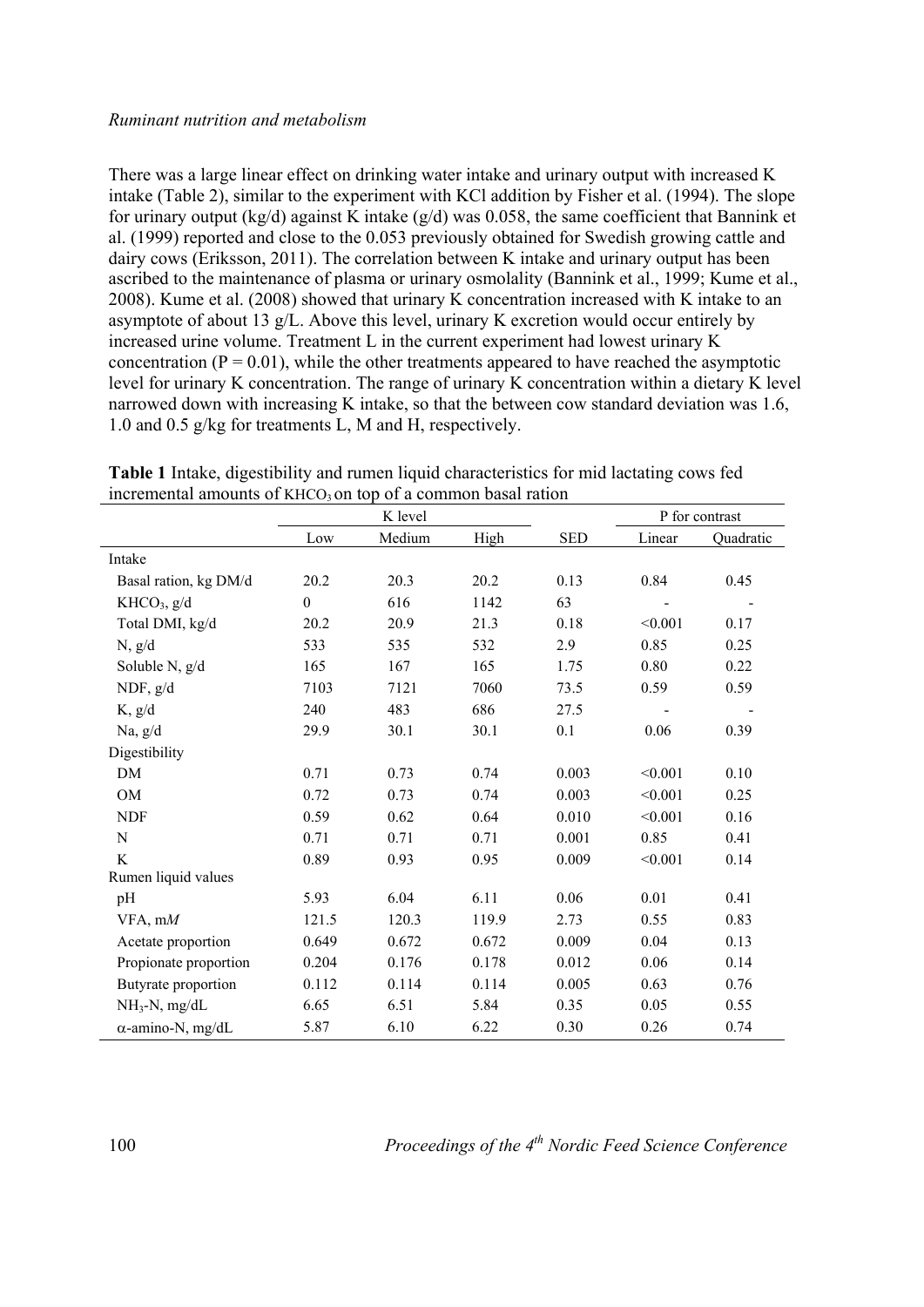| Table 2 Milk production, milk and urinary N compounds and liquid turnover for mid lactating |
|---------------------------------------------------------------------------------------------|
| cows fed incremental amounts of $KHCO3$ on top of a common basal ration                     |

|                          | K level |        |       |            | P for contrast |                  |
|--------------------------|---------|--------|-------|------------|----------------|------------------|
|                          | Low     | Medium | High  | <b>SED</b> | Linear         | <b>Ouadratic</b> |
| Milk, kg/d               | 27.4    | 28.0   | 27.9  | 0.59       | 0.35           | 0.50             |
| ECM, kg/d                | 28.6    | 29.3   | 29.3  | 0.70       | 0.36           | 0.58             |
| Milk protein, $g/d$      | 944     | 958    | 950   | 22.1       | 0.75           | 0.57             |
| Milk urea, $mM$          | 4.48    | 4.18   | 3.77  | 0.13       | 0.001          | 0.92             |
| Urinary urea N, g/d      | 108     | 105    | 101   | 2.48       | 0.02           | 0.90             |
| Total urinary N, $g/d$   | 132     | 143    | 134   | 3.26       | 0.55           | 0.01             |
| Urine, kg/d              | 14.0    | 27.4   | 39.9  | 2.18       | < 0.001        | 0.18             |
| Creatinine, $g/d$        | 15.5    | 15.5   | 14.9  | 0.32       | 0.12           | 0.49             |
| Urinary K, $g/kg$        | 10.5    | 12.4   | 12.4  | 0.43       | 0.002          | 0.02             |
| Drinking water int. kg/d | 82.3    | 98.7   | 113.1 | 2.58       | < 0.001        | 0.14             |
| Water balance, kg/d      | 20.7    | 21.9   | 25.7  | 1.31       | 0.006          | 0.47             |



**Figure 1** Milk urea concentration as a function of daily Na + K intake for mid-lactating cows consuming 519-533 g N/d and producing 25-28 kg milk/d. Data from the current experiment (incremental K amounts) and from Spek et al. (2012) (incremental dietary Na proportion).

Water balance (Table 2; Drinking water + feed water – milk water – urinary water – fecal water) was highest with the H diet ( $P < 0.05$ ). Increasing water balance with increasing K intake was also reported by Fisher et al. (1994), but was unexplained also in their study. Creatinine excretion (Table 2) was similar to previous results at our laboratory  $(24.2 - 25.1 \text{ g/kg LW})$  and did not differ between treatments, indicating successful urinary collection.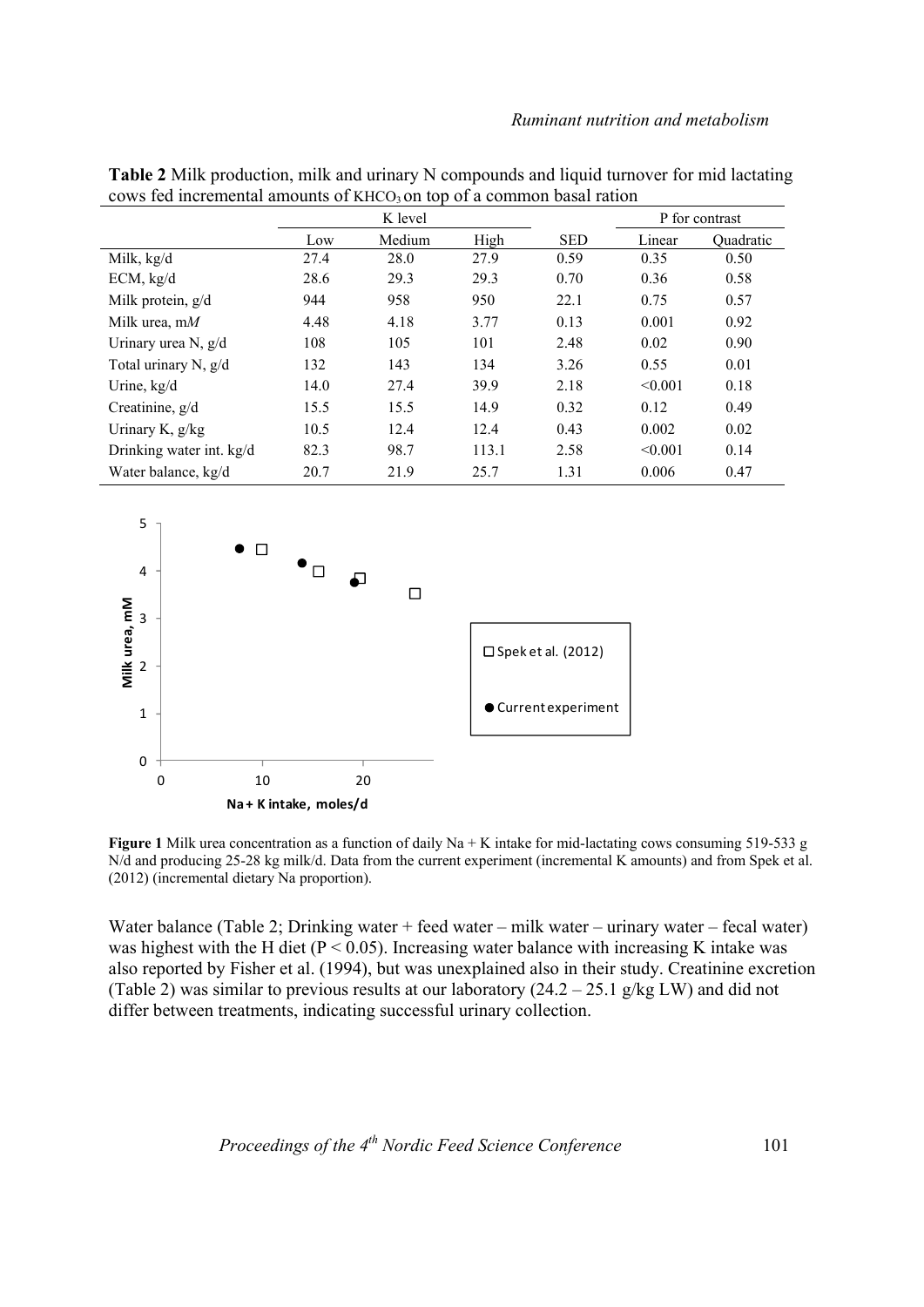#### *Ruminant nutrition and metabolism*

Spek et al. (2012) found a linear increase in total urinary N excretion but no effect for urinary urea N excretion with incremental dietary Na proportion for dairy cows. In the experiment reported here, it was a curvilinear effect on total urinary N, with highest excretion for treatment M and a small, linear decrease in urinary urea N excretion for increased K intake (Table 2).

### **Conclusions**

Dietary sodium and potassium reduce milk urea to a similar extent on a molar basis through increased drinking water intake and urinary output. This should be taken into account when interpreting milk urea results.

### **Acknowledgements**

This work was funded by The Swedish Farmers' Foundation for Agricultural Research.



Figure 2 Diurnal concentrations of milk urea (MU, mM) and rumen NH<sub>3</sub>-N in mid-lactating cows consuming low (L, 240 g/d), intermediate (M, 483 g/d) or high (H,  $686$  g/d) amounts of K. Arrows indicate meals (silage: 05:45 and 16:45 h; urea fortified concentrates 06:00 and 13:00 h; concentrates 09:00 and 17:00 h). Largest standard error of difference is 0.19 m*M* of milk urea and 2.0 mg  $NH_3-N/dL$ , respectively.